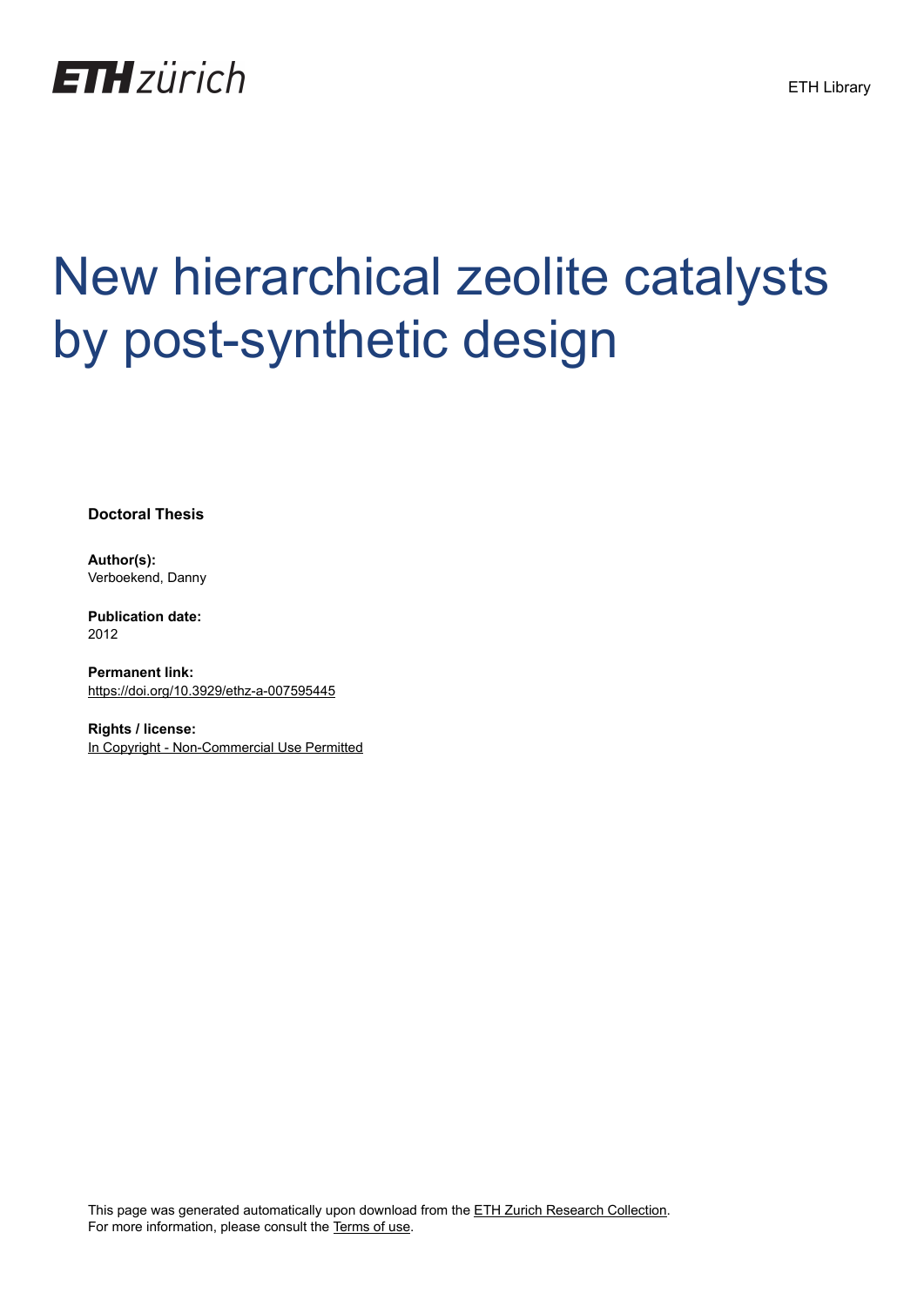Diss. ETH No. 20730

## New Hierarchical Zeolite Catalysts by Post-Synthetic Design

A dissertation submitted to ETH Zurich for the degree of Doctor of Sciences

Presented by

Danny Verboekend M.Sc., Universiteit Utrecht, The Netherlands Born October 19<sup>th</sup> 1983 citizen of the Netherlands

Accepted on the recommendation of Prof. Dr. J. Pérez-Ramírez, examiner Prof. Dr. C. Copéret, co-examiner

2012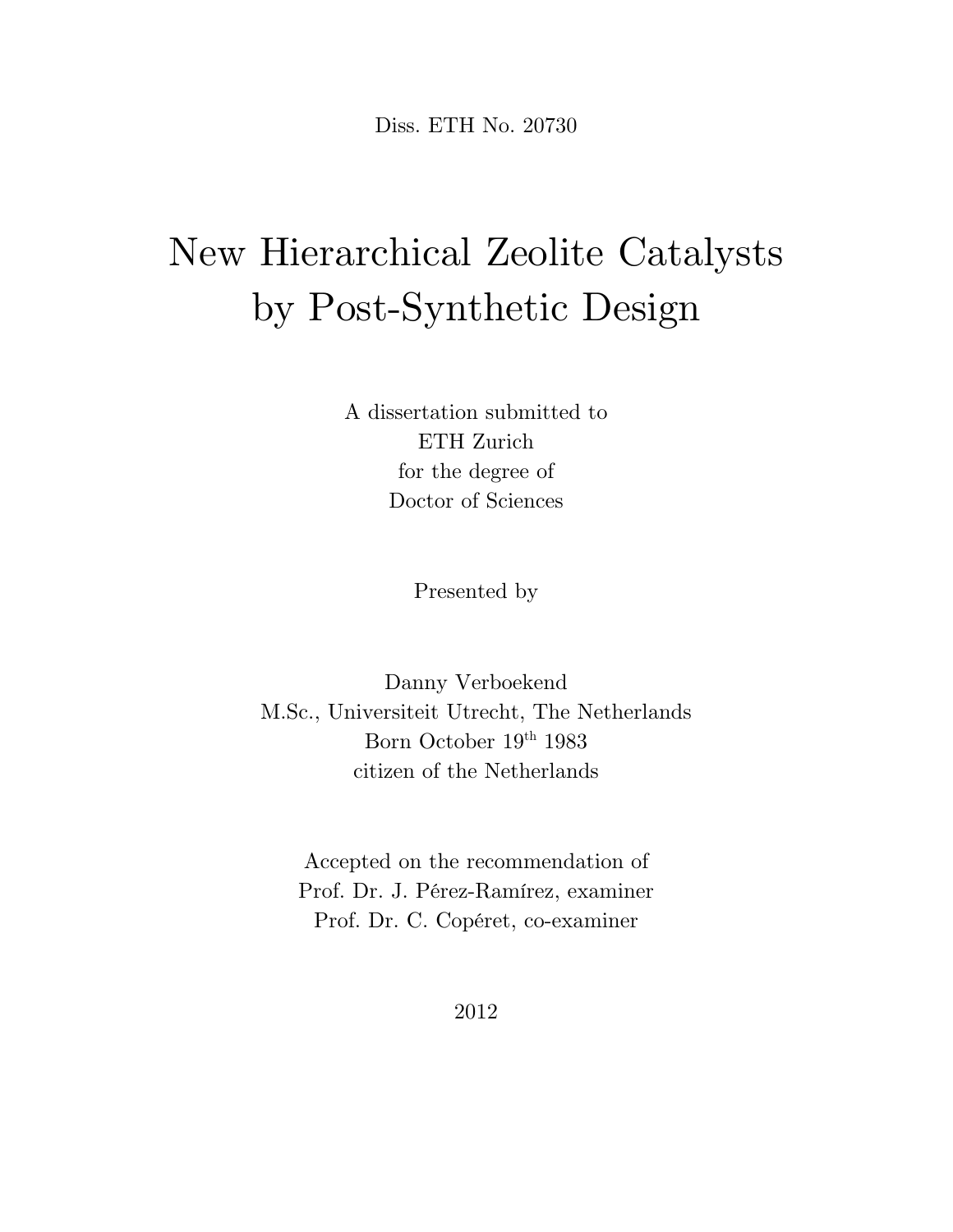## Summary

Zeolites are a class of aluminosilicate catalysts of paramount importance to the (petro)chemical industries. Their unique properties, *e.g.* strong Brønsted acidity, high surface area, high (hydro)thermal stability, and shape selectivity, combined with an extensive tunability, render them the catalyst of choice in many reactions. Nevertheless, often only a fraction of their potential is exploited, due to access and diffusion limitation to/in their micropores. To alleviate such limitations hierarchical (mesoporous) zeolites were conceived, facilitating access to the active sites in the micropores using a secondary network of mesopores.

Post-synthetic modifications represent a highly tunable, efficient, scalable, and economical way to design hierarchically structured zeolites. At the start of this thesis the post-synthetic design of mesoporous zeolites was limited to a single alkaline treatment, that is, desilication. This approach demonstrated efficient for a number of framework topologies in a narrow 'dogmatic' compositional range (most notoriously established for MFI zeolites with  $Si/Al=25$ -50). The narrow compositional range was dictated by the relative abundance of framework aluminum; Playing a key role as 'pore-directing agent'. In this thesis, a wide variety of optimized post-synthetic tools are presented that have overcome these compositional limitations, enabling to turn *any* conventional zeolite into a catalytically more efficient hierarchical analogue, based on the enhanced accessibility of the active sites.

Of the developed tools, the external addition of pore-directing agents (PDAs), *e.g.* tetrapropylammonium cations  $(TPA^+)$  or  $Al(OH)_4$ , to the alkaline solution used in base leaching (desilication) represents a breakthrough. The specific affection of PDAs to the zeolite's external surface influences the leaching behavior and tailors the mesopore size, as is demonstrated on ZSM-5. Moreover, the use of external PDAs enables to prepare highly mesoporous Al-deficient all-silica (Si/Al>100) zeolites, *e.g.* silicalite-1. Besides directing the mesopore formation, organic PDAs, *e.g.* TPA<sup>+</sup>, also protect delicate frameworks in base leaching; being crucial in the synthesis of hierarchical USY and beta zeolites.

A common phenomenon upon alkaline treatment of aluminum-containing zeolites is the deposition of Al-rich debris on the external surface. These species can partially block microand mesopores, hampering catalytic performance. To selectively remove the Al-rich debris from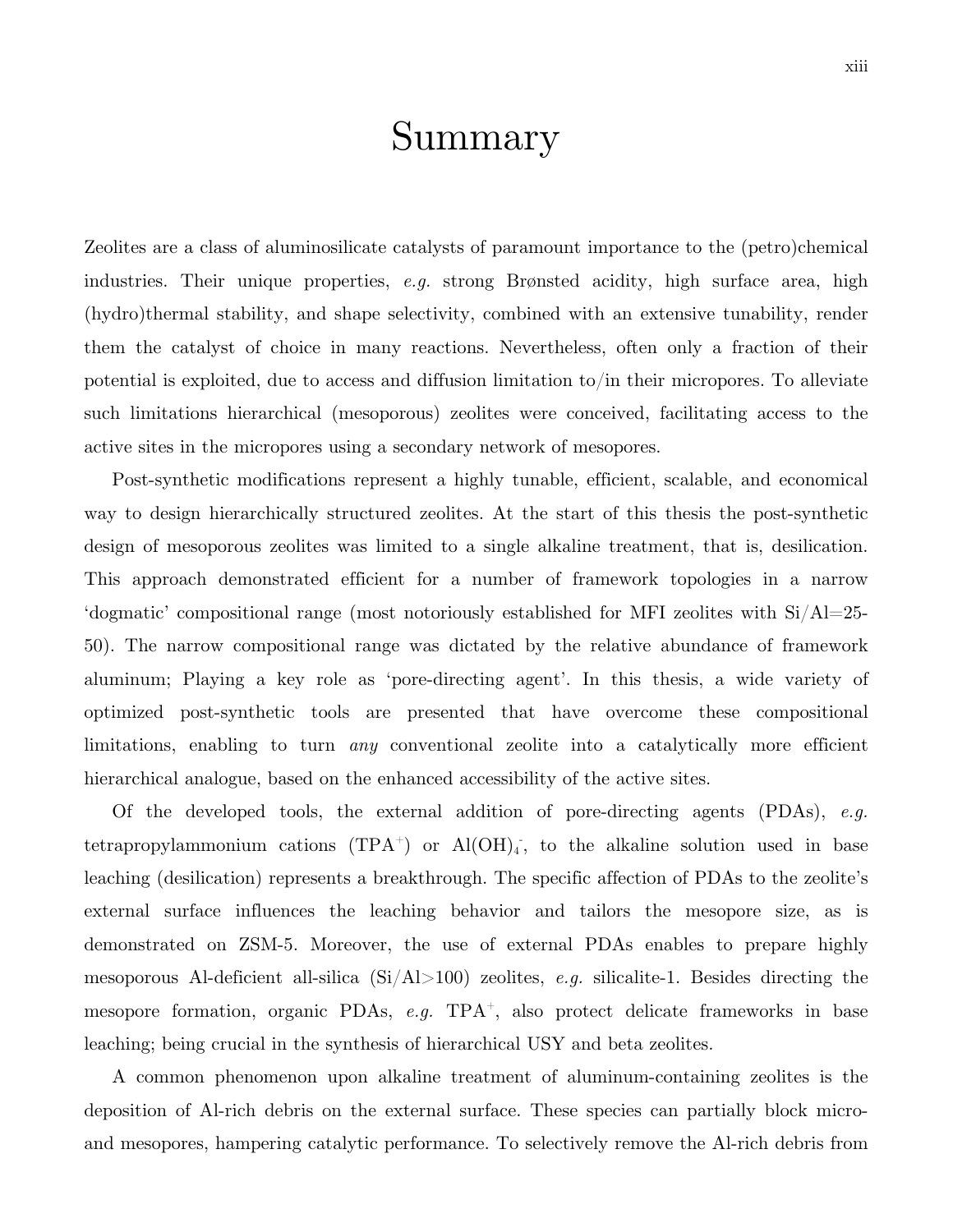the zeolite crystal, a mild acid wash (*n.b.* not aimed at framework dealumination) can be used. This treatment enhances porosity and crystallinity, which ultimately leads to a superior catalytic performance, as demonstrated in alkylation and Knoevenagel condensation. Mild acid washings prove particularly useful for alkaline-treated Al-rich zeolites (Si/Al<25, *e.g.* ZSM-5 and Y zeolites) and unidirectional zeolites (*e.g.* ZSM-22).

When the Si/Al ratio of the zeolite is very low, *e.g.* Y ( $Si/Al=2.5$ ), an acid leaching can be applied aimed at controlled framework dealumination, increasing the Si/Al ratio over *ca.* 4. Accordingly, dissolution by subsequent base leaching, and related mesopore formation are facilitated. In addition, the optimized dealumination by acid treatment can also lead to the direct introduction of mesoporosity. Finally, for Al-rich zeolites (Si/Al=1, *e.g.* zeolite X and A), a controlled dealumination of the ammonium form provides the strategy to obtain the hierarchical analogues.

The hierarchical zeolites prepared in this thesis have been evaluated in a variety of acid and base-catalyzed batch and continuous-flow fixed-bed reactions. In all studied reactions, *i.e.* alkylation, hydro-isomerization, catalytic cracking, pyrolysis, and Knoevenagel condensation, enhanced performance was obtained owing to the increased accessibility of the active sites, implied by the increased (functional) secondary porosity. In addition, in both catalytic cracking of vacuum gas oil and *n*-alkane hydro-isomerization enhanced selectivities to diesel and isomers, respectively, are demonstrated. These come at the expense of undesired gas formation; attributed to a shorter micropore diffusion pathlength, reducing the chance of (over)cracking.

The results of this thesis underline that the next generation of zeolite catalysts for existing, emerging, and future applications should be developed with, in addition to the traditional parameters like framework topology and intrinsic acidity, auxiliary porosity as a key criterion. The versatility, tunability, scalability, and facile integration with established industrial protocols, imply that this upcoming generation of industrial hierarchical zeolite-based catalysts must be designed by post-synthetic modification strategies.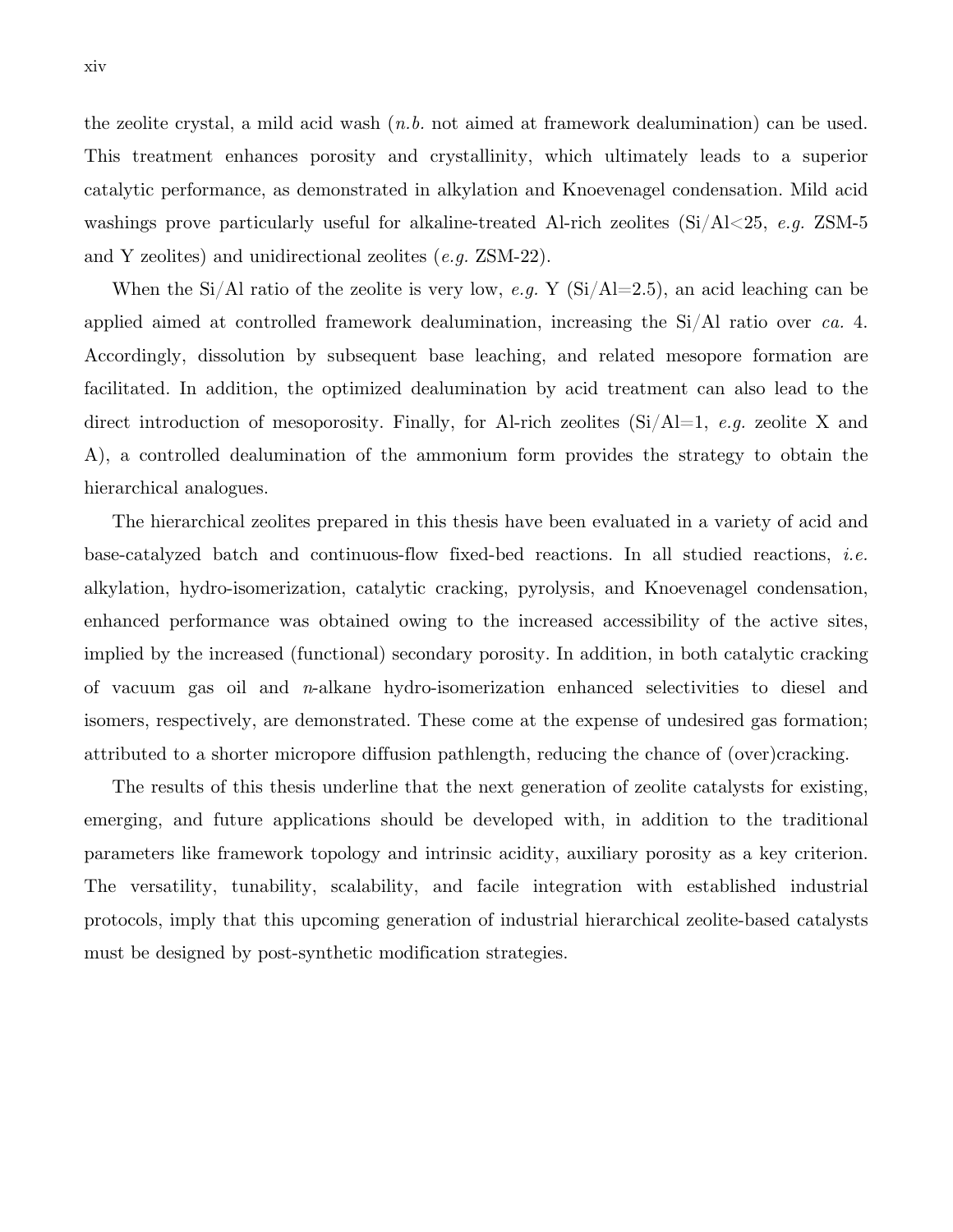## Zusammenfassung

Zeolithe sind eine Klasse von Aluminosilikat-Katalystoren von höchster Wichtigkeit für die chemische und petrochemische Industrie. Ihre einzigartigen Eigenschaften, wie zum Beispiel ihre starke Brønsted-Azidität, ihre grosse Oberfläche, ihre grosse (hydro)thermische Stabilität, ihre Formselektivität sowie die Möglichkeit, diese Eigenschaften zu justieren, machen sie zu Katalystoren erster Wahl. Aufgrund des erschwerten Zuganges zu den aktiven Zentren in den Mikroporen sowie der Diffusionskontrolle innerhalb dieser kann jedoch oft nur ein geringer Teil ihres Potentials ausgeschöpft werden. Um diese Einschränkungen zu mindern wurden Zeolithe mit einem sekundären mesoporösen Porensystem versehen. Diese hierarchischen Zeolithe erlauben einen erleichterten Zugang zu den aktiven Zentren in den Mikroporen.

Postsynthetische Modifikationen sind sehr gut justierbare, äusserst effiziente, skalierbare und ökonomische Verfahren zur planmässigen Gestaltung von hierarchischen Zeolithen. Zu Beginn dieser Dissertation war nur eine einzige postssynthetische Modifikation zur Synthese von mesoporösen Zeolithen bekannt, die sogenannte Desilikation durch alkalische Behandlung. Dieser Ansatz erwies sich als geeignet für einige spezielle Strukturgruppen mit eng definierter Zusammensetzung. Die bekanntesten Vertreter dieser Gruppe sind die MFI Zeolithe mit  $Silizium/Aluminium = 25$  bis 50. Die dogmatische Fixierung auf diese Gruppe von Zeolithen wurde durch den relativen Aluminiumgehalt in diesen Strukturen diktiert, da diesem eine Schlüsselrolle als 'pore-directing agent' (PDA) zu kommt. Im Rahmen dieser Dissertation wurde eine Auswahl an optimierten post-synthetischen Werkzeugen entwickelt, um diese kompositionellen Limitierungen zu umgehen. Mit Hilfe dieser Werkzeuge können *sämtliche* konventionellen Zeolithe in ihre hierarchischen Analoga transferfiert werden, welche aufgrund der erhöhten Zugänglichkeit der Mikroporen katalytisch effizienter sind.

Von allen entwickelten Methoden stellt die Zugabe eines 'pore-directing agents' (PDA), wie z.B. Tetrapropylammonium Kationen (TPA<sup>+</sup>) oder Al(OH)<sub>4</sub><sup>-</sup>, in die verwendete alkalische Lösung den entscheidenen Durchbruch dar. Die spezifische Affektion der PDAs gegenüber der externen Oberfläche der Zeolithe beeinflusst den Prozess der basischen Auslaugung und genereiert Mesoporen nach Mass, was am Beispiel von ZSM-5 aufgezeigt wird. Darüber hinaus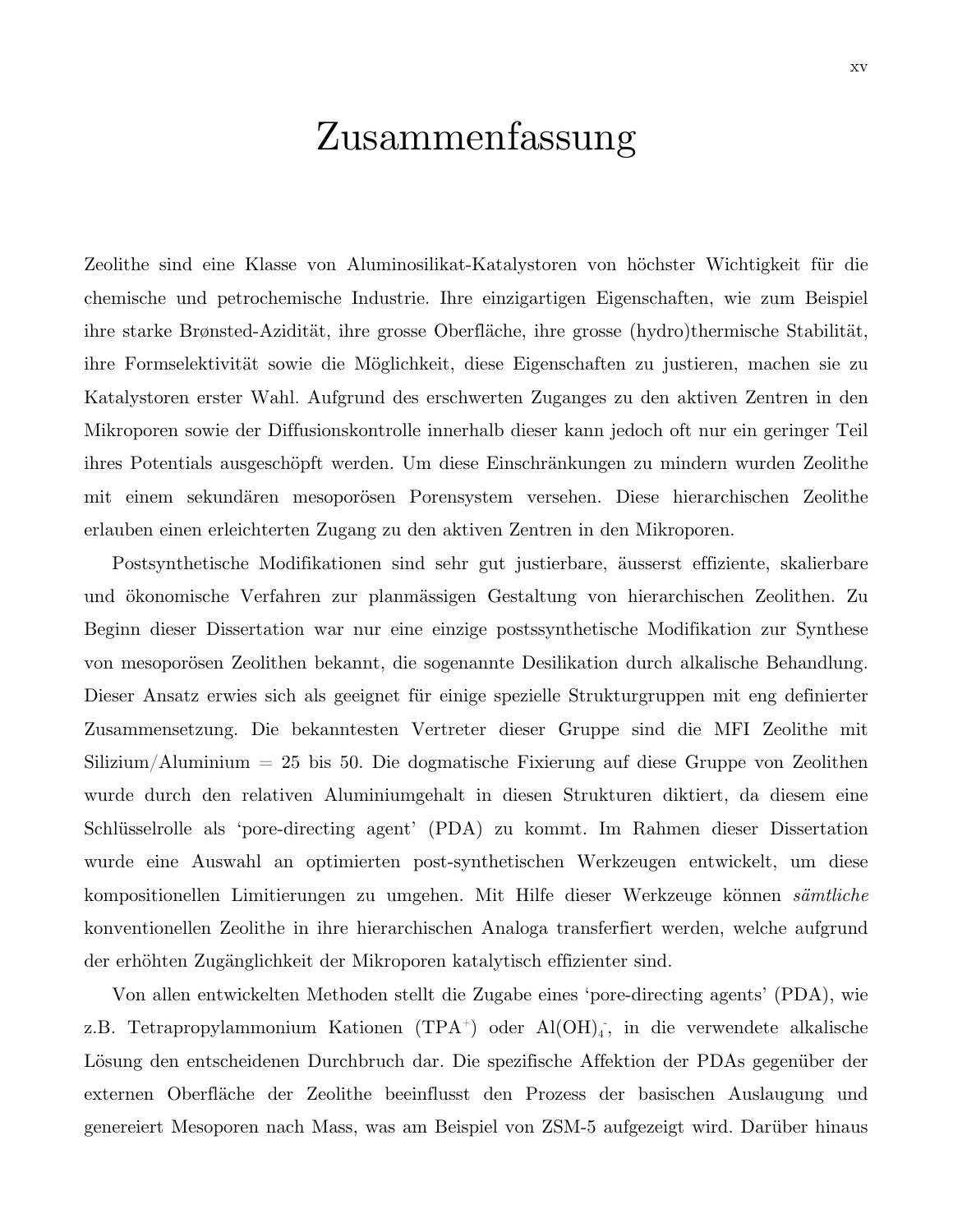können, unter Verwendung von externen PDA's, hochmesoporöse, Aluminium-arme Silikat-Zeolithe  $(Si/Al>100)$  hergestellt werden, z.B. silicalite-1. PDA's wie z.B. TPA<sup>+</sup>, steuern nicht nur die Bildung von Mesoporen, sie schützen auch die empfindlichen Kristallstrukturen während der basischen Auslaugung. Dies ist von enormer Bedeutung für die Synthesen von hierarchischen USY and beta Zeolithen.

Eine übliche Folge der basischen Auslaugung von aluminiumhaltigen Zeolithen ist die Ablagerung von Aluminium-reichen Trümmern auf der äusseren Oberfläche. Diese können Mikro- und Mesoporen blockieren und so die katalytische Leistungfähigkeit einschränken. Um diese Ablagerungen gezielt zu entfernen werden die Zeolithe in Säure gewaschen (*Anm.*: das Ziel ist nicht die Dealuminierung der Struktur). Die Behandlung verbessert die Porosität und Kristallinität, was letztendlich zu einer höheren katalysichen Leistung führt, wie am Beispiel einer Alkylierungs-Reaktion sowie einer Knoevenagel-Kondensation aufgezeigt wird. Die saure Auswaschung ist speziell nützlich für alkalisch behandelte, Aluminium-reiche Zeolithe (Si/Al<25, z.B. ZSM-5 und Y Zeolithe) und unidirektionale Zeolithe (z.B. ZSM-22).

Falls das Verhältnis Si/Al des Zeolithes sehr klein ist, z.B. für Y Zeolithe (Si/Al=2.5), kann eine saure Auslaugung angewandt werden um die Struktur kontrolliert zu dealuminieren. Dies erhöht das Si/Al Verhältnis auf einen Wert über 4, wodurch die Auflösung durch basische Auslaugung und die damit verbundene Ausbildung von Mesoporen erleichtert wird. Zusätzlich kann eine optimierte Dealuminierung durch eine saure Auslaugung bereits Mesoporosität in die Struktur einbringen. Im Falle von Aluminium-reichen Zeolithen (Si/Al=1, z.B. Zeolithe X und A) ist eine kontrollierte Dealuminierung der Ammonium-Form die bevorzugte Strategie, um das hierarchische Analoga zu erhalten.

Alle hierarchischen Zeolithe, welche im Zuge dieser Dissertation hergestellt wurden, sind für die verschiedensten Säure oder Basen katalysierten Reaktionen evaluiert worden, sei es in diskontinuierlichen als auch kontinuierlichen Festbettreaktoren. In allen untersuchten Prozessen, *viz* die Alkylierung, die Hydroisomerisierung, das katalytisches Kracken, die Pyrolyse und die Knoevenagel-Kondensation, wurde eine verbesserte Leistung infolge erleichterten Zugangs zu den aktiven Zentren erreicht. Zusätzlich, konnte sowohl für das katalytische Kracken von Vacuumgasöl als auch für die *n*-Alkan-Hydroisomerisierung eine verbesserte Selektivität zu Diesel bzw. Isomeren erreicht werden. Dies gelang auf Kosten unerwünschter Gas Bildung, da durch die kürzeren Diffussionswege in den Mikroporen das Risiko des (Über-)Krackens reduzieren wird.